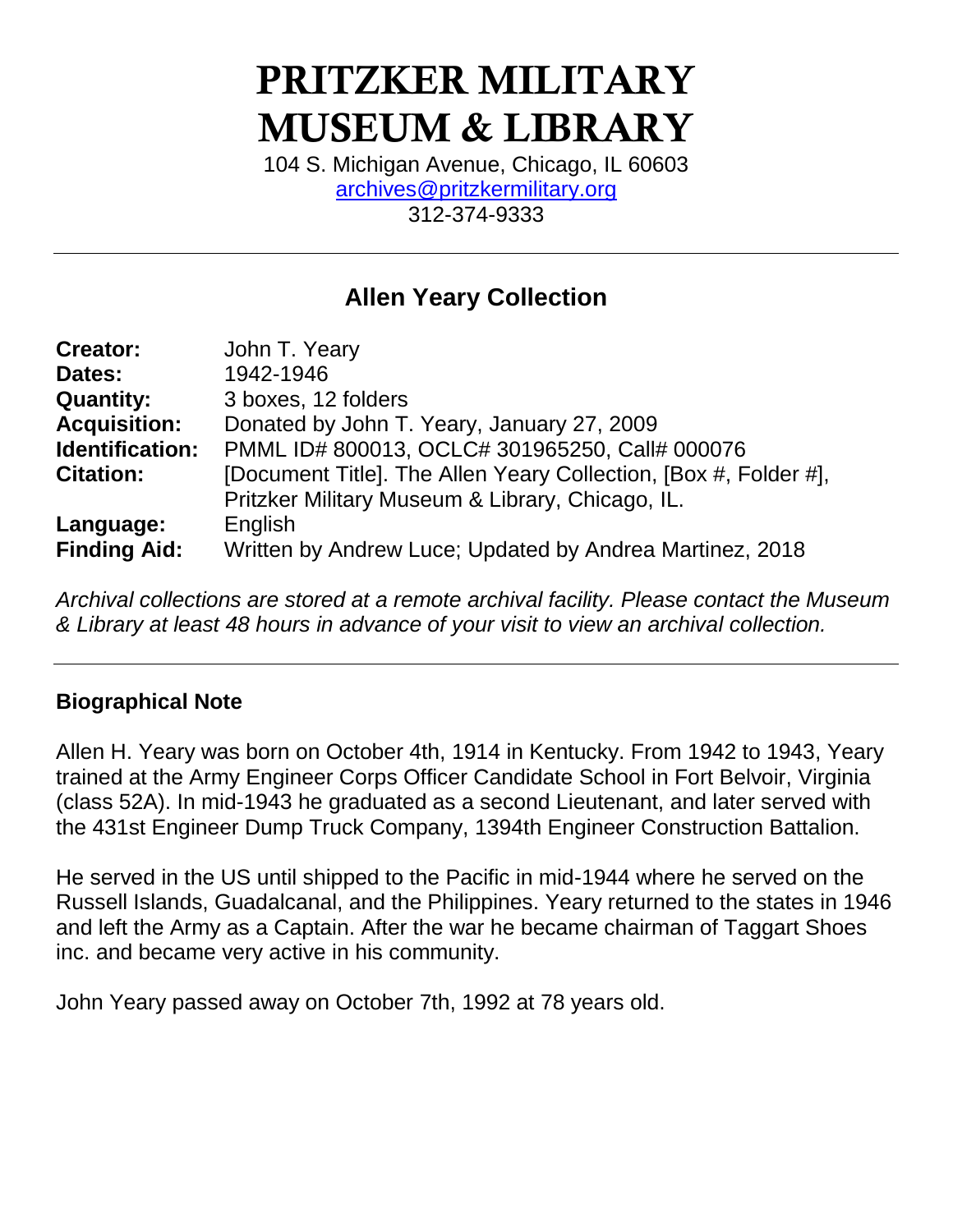#### **Scope and Content of the Collection**

The Allen Yeary collection consists of official documents and papers; including everything from quizzes to field exercise reports during Yeary's training as an engineer at Fort Belvoir, Virginia in 1942-1943.

## **Arrangement**

The collection arrived with no discernable arrangement and was rearranged by subject matter in a more efficient working order by PMML staff. The collection is contained within 3 archival boxes.

# **Series One: School Related Documents, 1942-1943, Box 1**

This series includes all paperwork, including handwritten notes and exams, which were taken in the classroom at the engineering school in Fort Belvoir, Va. The notes and assessments cover a variety of topics that the standard infantryman and engineer would have to know during World War II, including marksmanship, communications, building bridges, demolition, making decoys, etc.

# **Series Two: Field Related Documents, 1942-1943, Box 2**

These papers deal mainly with the field exercises that Yeary participated in during training at Fort Belvoir. These papers include tactical maps for field exercises, job reports for vehicle maintenance, marksmanship score sheets, and "Command and Orders", which were situations that Yeary would have to assess in the field.

## **Series Three: Other Documents Related to Yeary, 1942-1946, Box 2**

This series is all other paperwork that is related to Yeary, however they do not fit into the school or field related categories. This paperwork includes insurance forms, unused leave forms, and other pamphlets. Yeary studied military law at Fort Belvoir, and his military law folder is included in this series. In this folder there is paperwork in regards to mock trials and procedures for a court martial.

## **Series Four: Field Manuals, 1942-1943, Box 3**

This series includes field manuals and textbooks that Yeary kept during his training in Virginia. These range from pocketbooks on basic training to textbooks and workbooks created especially for officers in training.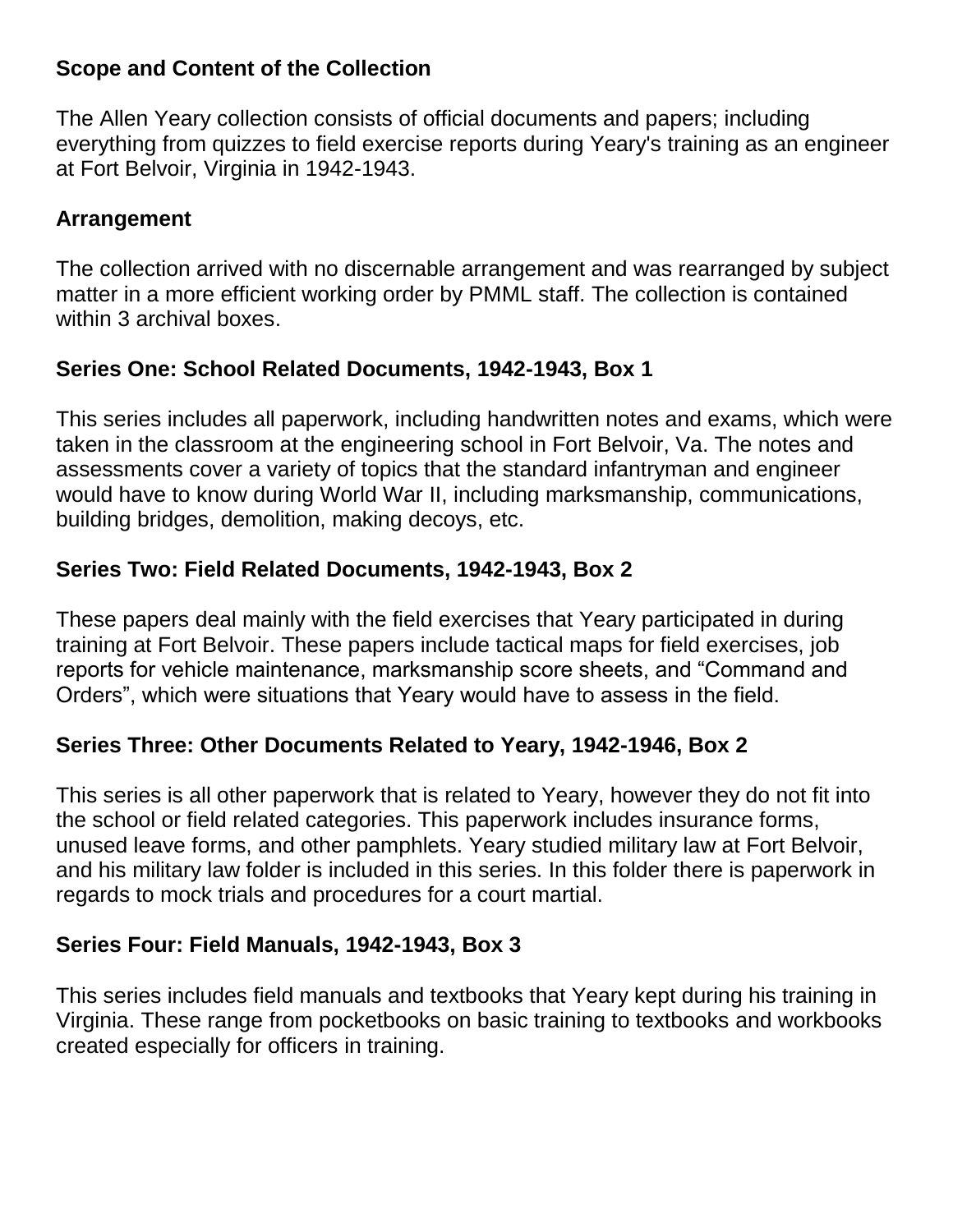# **Rights**

Copyrights held by John T. Yeary were transferred to the Pritzker Military Museum & Library. All other rights are held by the author or publisher. Users assume responsibility for following copyright laws as established by US Code Title 17.

#### **Related Collections**

Norman N. Breyer Collection

#### **Separations**

| <b>Item ID</b> | <b>Description</b>                                                            |
|----------------|-------------------------------------------------------------------------------|
|                | 80001301 Graphic: Chemical Warfare Agents, Engineer School, Fort Belvoir (VA) |
|                | 80001302 Graphic: Chemical Warfare Agents, Engineer School, Fort Belvoir (VA) |

## **Key Subjects**

This collection is indexed under the following headings in the Library's online catalog. Researchers interested in materials about related topics, persons, or places should search the catalog using these subject headings.

#### **Names**

Yeary, Allen

## **Subjects**

Fort Belvoir (Va.) World War 1939-1945- Pacific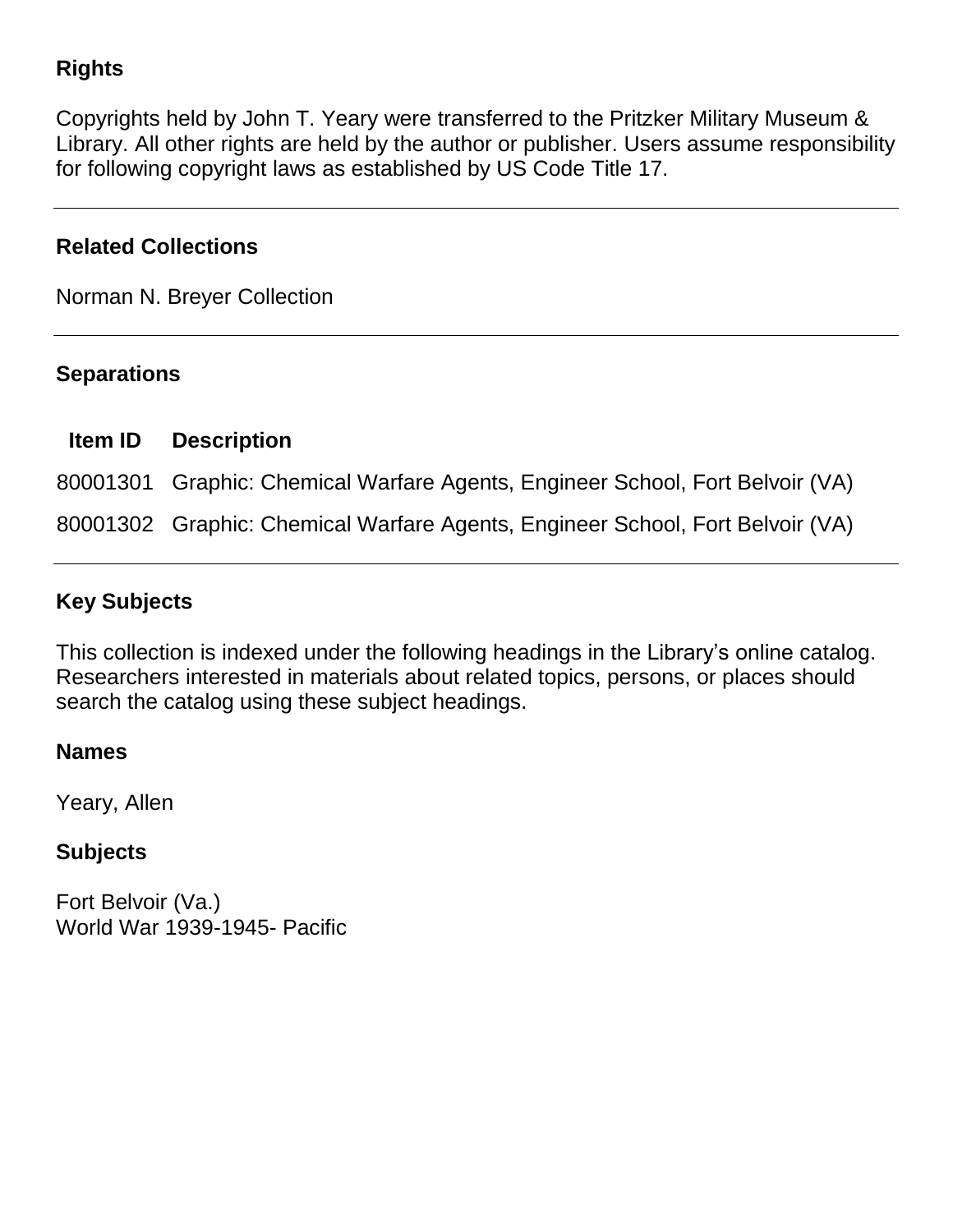# **Container List**

|   | <b>Box Folder</b> | <b>Item ID</b> | <b>The Allen Yeary Collection</b>                                   | <b>Dates</b>      |
|---|-------------------|----------------|---------------------------------------------------------------------|-------------------|
|   |                   |                | <b>Series 1: School Related Documents</b>                           |                   |
| 1 | $\mathbf 1$       | 800013003      | The Armored Force School Weekly Schedule (8)<br>pages double sided) | Nov-<br>42/Dec-42 |
|   |                   | 800013004      | Duty Rosters for Motor Vehicles                                     | Aug-42            |
|   |                   | 800013005      | Maintenance textbook return checklist                               | Dec-42            |
|   |                   | 800013006      | Handwritten notes and quizzes (66 pages)<br>regarding motor pool    | 1942              |
|   |                   | 800013007      | "Hasty Estimation of Bridge Capacities" card                        | <b>ND</b>         |
|   |                   | 800013008      | "How to get ready to instruct" card                                 | <b>ND</b>         |
|   |                   | 800013009      | Engine and Air fuel notes instructions                              | <b>ND</b>         |
|   |                   | 800013010      | Slips of paper used for small 10 question<br>quizzes (8 slips)      | <b>ND</b>         |
|   |                   | 800013011      | Lubrication guide                                                   | <b>ND</b>         |
|   | $\overline{2}$    |                | 800013012 "Machine Gun Quiz"                                        | Aug-42            |
|   |                   | 800013013      | <b>Explosives and Demolitions worksheet</b>                         | <b>ND</b>         |
|   |                   | 800013014      | п<br>Ш<br>Ш                                                         | Feb-43            |
|   |                   |                | 800013015 Explosives and Demolitions quiz                           | Mar-43            |
|   |                   |                | 800013016 Assault tactics quiz                                      | <b>ND</b>         |
|   |                   |                | 800013017 Signal Communications Quiz                                | Mar-43            |
|   |                   |                | 800013018 Engineer mathematics quiz                                 | <b>ND</b>         |
|   |                   | 800013019      | Obstacles quiz                                                      | <b>ND</b>         |
|   |                   |                | 800013020 Study question sheets (3 sheets)                          | <b>ND</b>         |
|   |                   | 800013021      | Field Fortifications, class problem (7 pages<br>double sided)       | Dec-42            |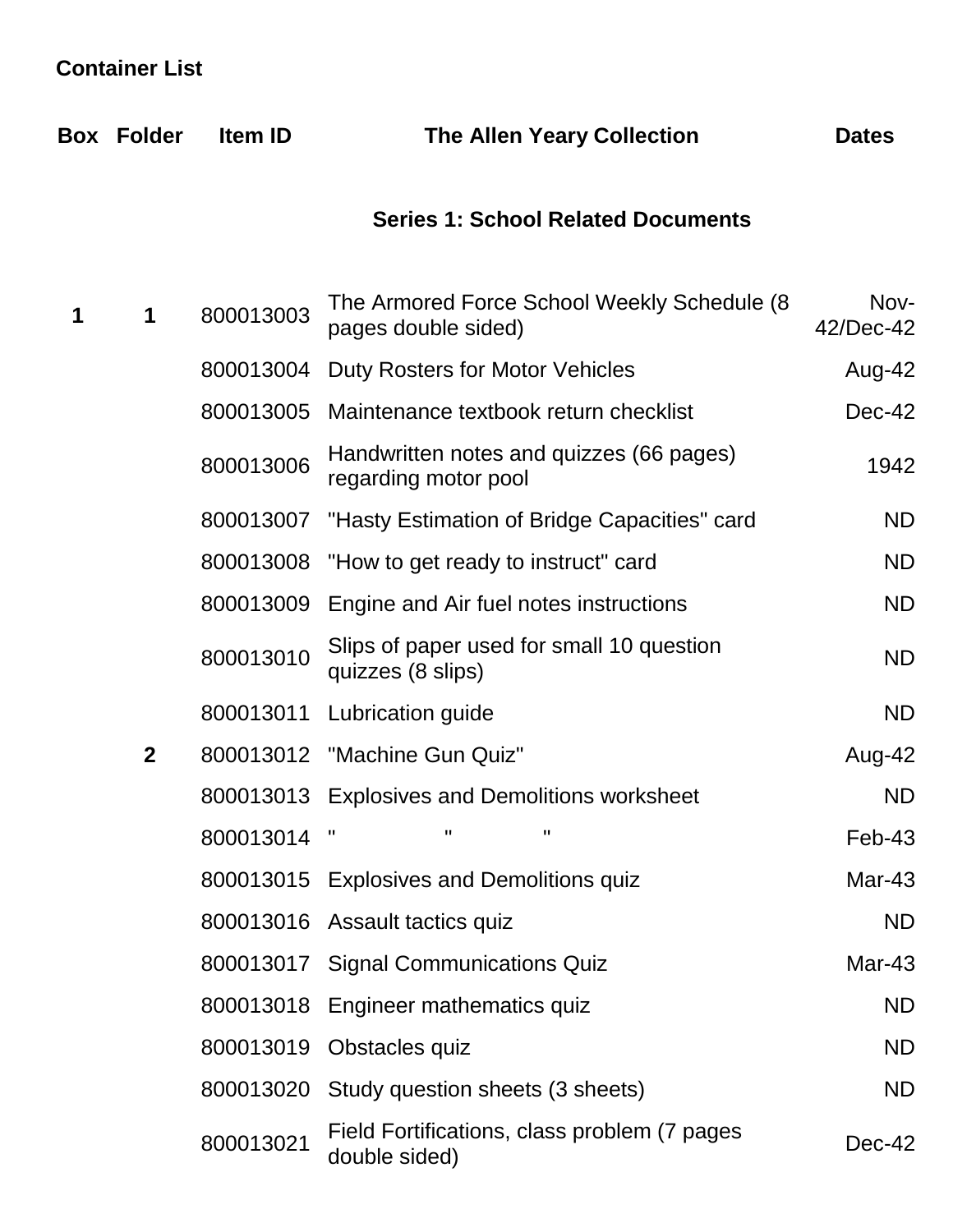| 800013022 | River crossings (4 pages double sided)                                            | $Jan-43$      |
|-----------|-----------------------------------------------------------------------------------|---------------|
| 800013023 | River Crossings quiz (6 pages double sided)                                       | <b>ND</b>     |
|           | 800013024 Math quiz (2 pages)                                                     | <b>ND</b>     |
|           | 800013025 Antiaircraft defense quiz                                               | <b>Jan-43</b> |
| 800013026 | Maps and aerial photos problem                                                    | <b>ND</b>     |
| 800013027 | Rigging quiz                                                                      | <b>ND</b>     |
| 800013028 | Line of action estimation sheet                                                   | <b>ND</b>     |
| 800013029 | Rigging notes (3 pages double sided)                                              | <b>ND</b>     |
| 800013030 | Riflemanship worksheet                                                            | <b>ND</b>     |
| 800013031 | Marksmanship study guide (5 pages double<br>sided)                                | <b>ND</b>     |
| 800013032 | Equipment check list (2 pages double sided)                                       | Feb-43        |
| 800013033 | Functions of the WAAC artillery piece                                             | $Sep-43$      |
| 800013034 | Marches and camps notes                                                           | $Feb-43$      |
| 800013035 | Signal Communications study guide                                                 | Sep-42        |
| 800013036 | Traffic management, operation of a convoy (2)<br>pages double sided)              | <b>ND</b>     |
| 800013037 | Maps and aerial photos worksheets and maps<br>(5 pages, 1 large map)              | <b>ND</b>     |
| 800013038 | "Comments on the organization of a position<br>defense" (3 pages double sided)    | $Jan-43$      |
| 800013039 | Erection of decoys (20 pages)                                                     | <b>ND</b>     |
| 800013040 | Revision of lesson assignments sheet                                              | ND            |
| 800013041 | Components of engineer demolition sets                                            | ND            |
| 800013042 | Special text for enlisted specialists school,<br>extracts. (3 pages double sided) | ND.           |
| 800013043 | Carpenter equipment (2 pages double sided)                                        | ND.           |
|           | 800013044 Characteristics of infantry weapons                                     | Mar-43        |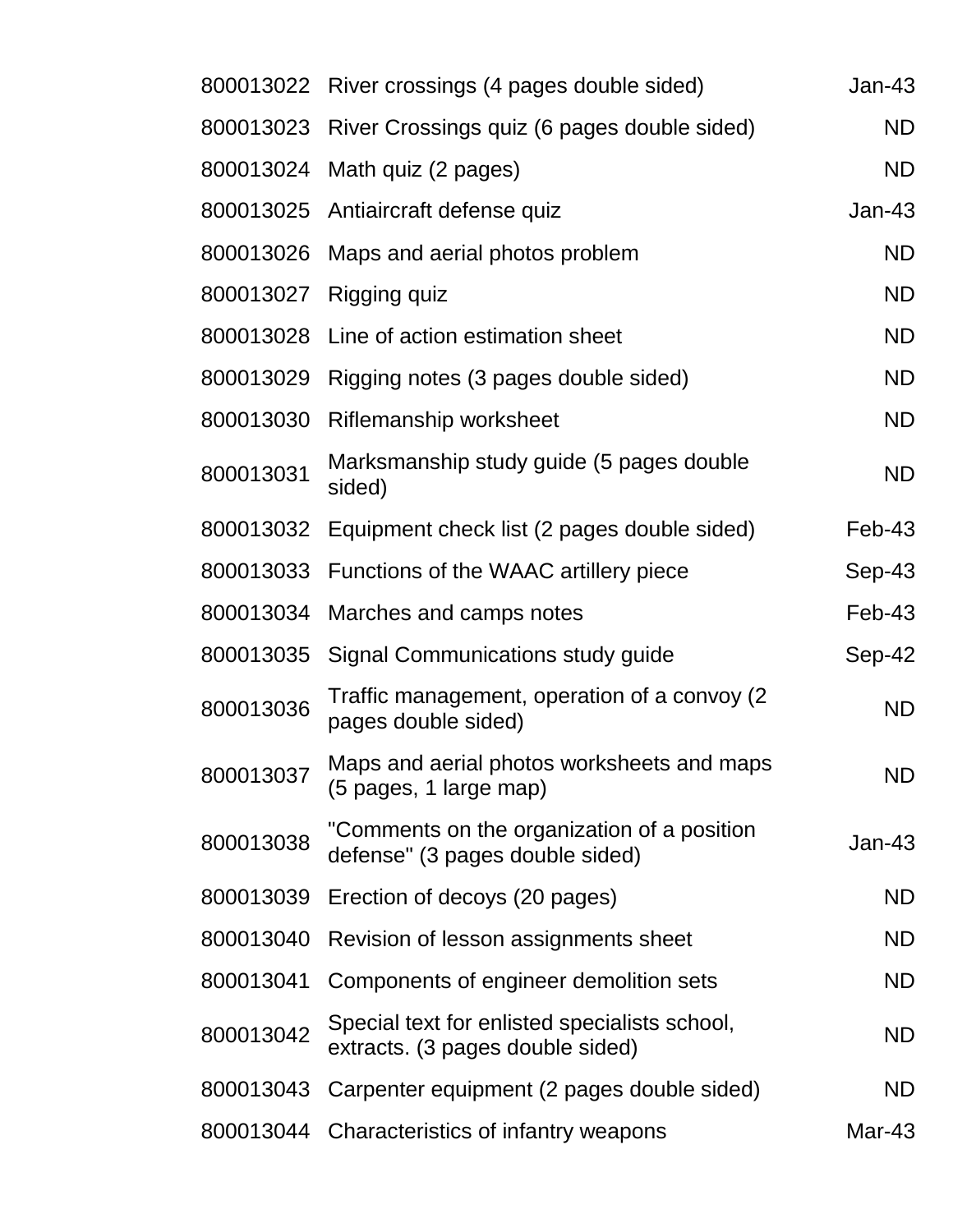|   |           | 800013045 Symbols used in terrain exercises                  | <b>ND</b>     |
|---|-----------|--------------------------------------------------------------|---------------|
|   |           | 800013046 Chest schematics                                   | <b>ND</b>     |
| 3 | 800013047 | Command and orders student's solution<br>worksheet (5 pages) | $Oct-42$      |
|   | 800013048 | Antimechanized defense assessment (3 pages)                  | $Oct-42$      |
|   | 800013049 | Patrolling quiz                                              | ND            |
|   | 800013050 | Military roads worksheet (5 pages including<br>schematics)   | $Nov-42$      |
|   | 800013051 | Roads test                                                   | <b>ND</b>     |
|   | 800013052 | Engineer tools and equipment quiz                            | <b>ND</b>     |
|   | 800013053 | Maps and aerial photos quiz (2 pages)                        | <b>ND</b>     |
|   | 800013054 | Antitank mine field report                                   | <b>ND</b>     |
|   |           | 800013055 5 aerial maps of Fort Belvoir                      | <b>ND</b>     |
|   | 800013056 | Maps and aerial photos problem (2 pages)                     | Feb-43        |
|   |           | 800013057 Tactical maps for assessment (4 pages)             | <b>ND</b>     |
|   | 800013058 | Water supply study guide (7 pages)                           | $Jan-43$      |
|   | 800013059 | Maps and aerial photos problem (4 pages)                     | <b>ND</b>     |
|   | 800013060 | Barbed wire entaglements worksheet (2 sheets)                | ND            |
| 4 | 800013061 | Chemical warfare pocket reference card                       | <b>ND</b>     |
|   | 800013062 | Weapons training (3 pages)                                   | Oct-42        |
|   | 800013063 | Water supply supplementary text (4 pages)                    | <b>Jan-43</b> |
|   | 800013064 | Notes on stereo-vision (3 pages)                             | ND            |
|   | 800013065 | Sample problem on traverse adjustment (2)<br>pages)          | Sep-42        |
|   | 800013066 | Weekly training schedule (2 pages)                           | $Oct-42$      |
|   | 800013067 | <b>Manuals list</b>                                          | Mar-43        |
|   | 800013068 | Notes on field sanitation (8 pages double sided)             | $Feb-43$      |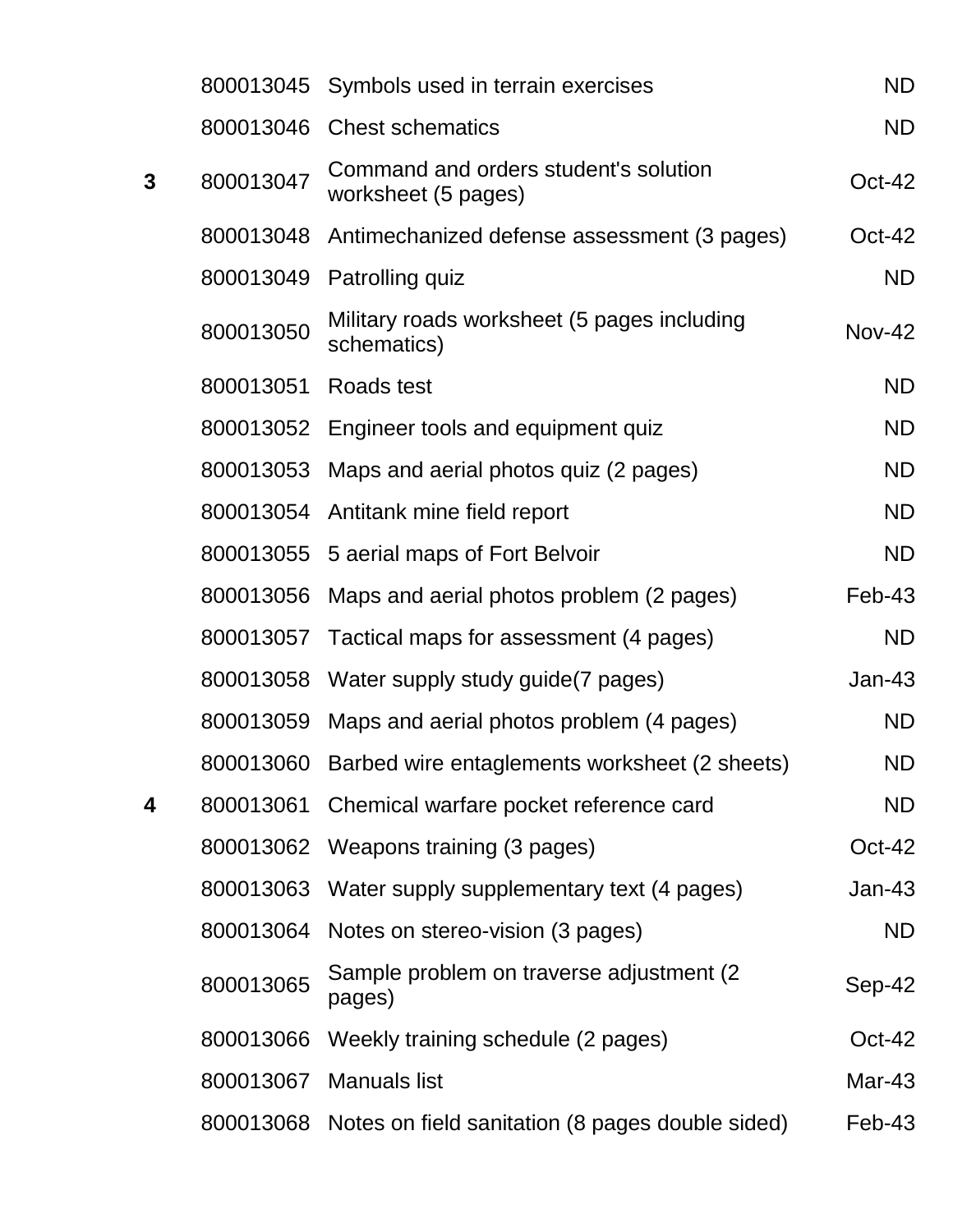|   |           | 800013069 Camouflage training (2 pages)                                                           | <b>ND</b>         |
|---|-----------|---------------------------------------------------------------------------------------------------|-------------------|
|   | 800013070 | Army echelon maintenance system                                                                   | <b>ND</b>         |
|   | 800013071 | Kitchen check list                                                                                | <b>ND</b>         |
|   |           | 800013072 Job instructor training (5 pages)                                                       | <b>ND</b>         |
|   | 800013073 | Definitions sheet                                                                                 | <b>ND</b>         |
|   | 800013074 | Basic training notes (25 pages double sided)                                                      | <b>ND</b>         |
|   | 800013075 | Articles of war                                                                                   | <b>ND</b>         |
|   | 800013076 | Questions for the junior officer (4 pages double<br>sided)                                        | <b>ND</b>         |
|   | 800013077 | Chemical warfare, first aid (2 pages)                                                             | Dec-42            |
|   |           | 800013078 Summary of war gases table                                                              | <b>ND</b>         |
|   | 800013079 | Officer candidate instruction sheet (2 pages)                                                     | $Oct-42$          |
|   |           | 800013080 Textbook list                                                                           | <b>ND</b>         |
|   | 800013081 | Table manners                                                                                     | Dec-42            |
|   |           | 800013082 Erection of flat tops (4 pages)                                                         | <b>ND</b>         |
|   |           | 800013083 Field of fortifications (2 pages)                                                       | <b>ND</b>         |
|   | 800013084 | Double apron fence sheet                                                                          | <b>ND</b>         |
|   | 800013085 | Purchase of uniforms and equipment, price list                                                    | Mar-43            |
|   | 800013086 | <b>Standard Operating Procedure, 431st Engineer</b><br>Dump Truck Company, (3 pages double sided) | ND                |
| 5 | 800013087 | Handwritten notes (33 pages)                                                                      | ND                |
|   | 800013088 | Second platoon name list                                                                          | ND                |
|   | 800013089 | Textbook turn in (2 pages)                                                                        | <b>ND</b>         |
|   | 800013090 | Schedule of calls                                                                                 | <b>Nov-42</b>     |
|   | 800013091 | Schedules of instruction (16 pages)                                                               | Feb-<br>43/Jul-43 |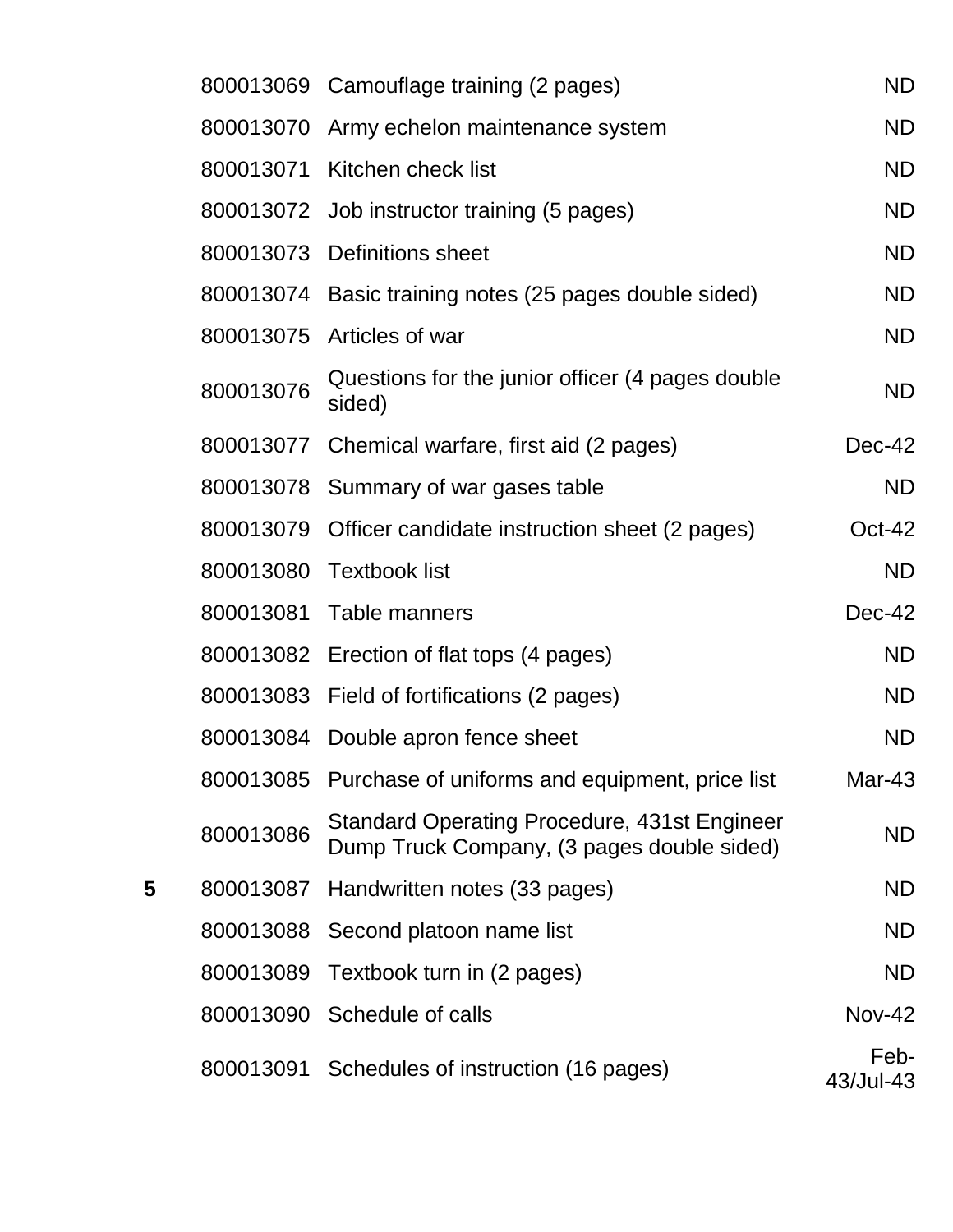# **Series 2: Field Related Documents**

| $\mathbf 2$ | 1 |           | 800013092 Job reports (10 pages) section E                                               | <b>ND</b>     |
|-------------|---|-----------|------------------------------------------------------------------------------------------|---------------|
|             |   |           | 800013093 Job reports (11 pages) section E-F                                             | <b>ND</b>     |
|             |   |           | 800013094 Job reports (7 pages) section F-G                                              | <b>ND</b>     |
|             |   | 800013095 | Job reports (6 pages) section G                                                          | <b>ND</b>     |
|             |   | 800013096 | Engine tune up shop practice                                                             | <b>ND</b>     |
|             |   | 800013097 | 1000 mile maintenance check sheet                                                        | <b>ND</b>     |
|             |   | 800013098 | Rifle marksmanship score sheets (3 pages)                                                | <b>ND</b>     |
|             |   | 800013099 | Command and Orders-constructing a bridge                                                 | $May-42$      |
|             |   | 800013100 | Command and Orders- Comparison of own lines<br>of action                                 | Oct-42        |
|             |   | 800013101 | Command and Orders- oral field orders                                                    | Sep-42        |
|             |   | 800013102 | Command and orders-engineer estimate of<br>situation (2 pages, double sided)             | May-42        |
|             |   | 800013103 | Command and orders-field orders                                                          | Oct-42        |
|             |   | 800013104 | Student field check lists                                                                | Oct-42        |
|             |   | 800013105 | Identification of camouflage installations                                               | <b>Jun-42</b> |
|             |   | 800013106 | Terrain exercises- engineer platoon in combat,<br>defense (4 pages double sided w/ maps) | <b>ND</b>     |
|             |   |           | 800013107 Form for a complete written field order                                        | <b>ND</b>     |
|             |   | 800013108 | Tactical maps (7 maps)                                                                   | <b>ND</b>     |
|             |   | 800013109 | Form for engineer estimate of the situation                                              | <b>ND</b>     |
|             |   |           | 800013110 Command and orders- leadership roles                                           | <b>Jul-42</b> |
|             |   | 800013111 | Command and Orders- Comparison of own lines<br>of action                                 | Oct-42        |
|             |   | 800013112 | Command and orders-estimate of a situation (2)<br>pages double sided)                    | Oct-42        |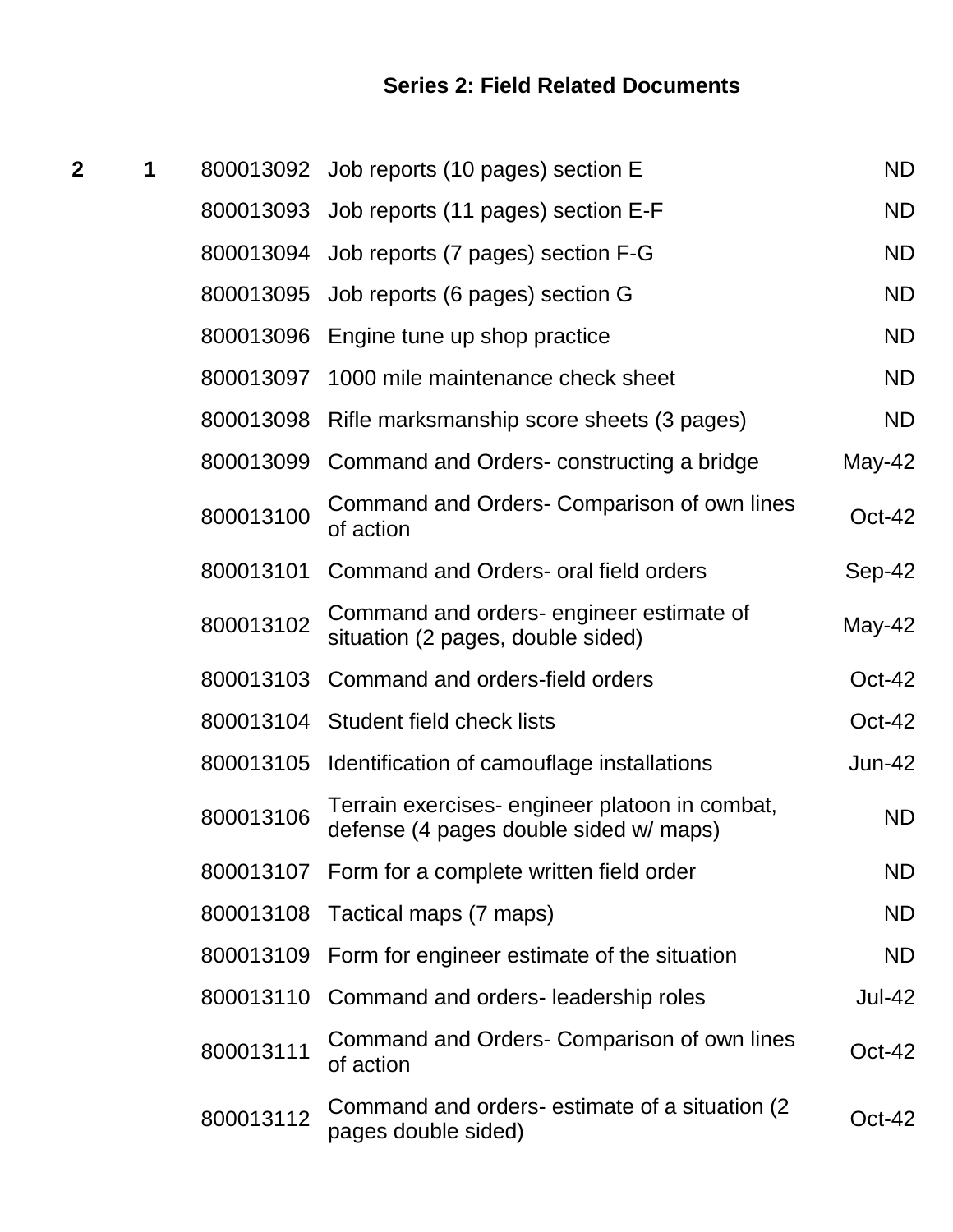|                | 800013113 | Terrain exercises-engineer platoon in combat,<br>attack (1 pages double sided w/ map) | $Nov-42$  |
|----------------|-----------|---------------------------------------------------------------------------------------|-----------|
| $\overline{2}$ | 800013114 | The engineer company- night attack (w/ map on<br>back)                                | $Oct-42$  |
|                |           | 800013115 2 tactical maps                                                             | <b>ND</b> |
|                |           | 800013116 Situation problem, maps and aerial photos                                   | Sep-42    |
|                | 800013117 | Firing range instruction and schedule sheet (2)<br>pages)                             | <b>ND</b> |

# **Series Three: Other Documents Related to Yeary**

| $\mathbf{3}$ |           | 800013118 April 1945 calendar                                         | <b>ND</b>     |
|--------------|-----------|-----------------------------------------------------------------------|---------------|
|              | 800013119 | Application for national service life insurance                       | <b>ND</b>     |
|              |           | 800013120 Claim for unused leave                                      | 1946          |
|              | 800013121 | "Instruction sheet- 5th SVC form 2PQ51"                               | <b>ND</b>     |
|              | 800013122 | "Promotion criteria and computation of efficiency<br>index" (2 pages) | <b>ND</b>     |
|              |           | 800013123 "Think It Over" pamphlet (4 pages)                          | <b>ND</b>     |
|              | 800013124 | "Study, note keeping and examinations"<br>pamphlet (3 pages)          | Aug-42        |
|              | 800013125 | "Assault of a fortified position" booklet (5 pages<br>double sided)   | <b>ND</b>     |
|              | 800013126 | Interpretation of travel orders (2 pages double<br>sided)             | <b>Jan-43</b> |
| 4            | 800013127 | Military Law folder (with enclosed papers):                           | <b>ND</b>     |
|              |           | 800013128 Court martial charges                                       | <b>Jul-42</b> |
|              | 800013129 | Summary of expected testimony (3 pages)                               | <b>ND</b>     |
|              | 800013130 | Quartermaster laundry sheet                                           | <b>ND</b>     |